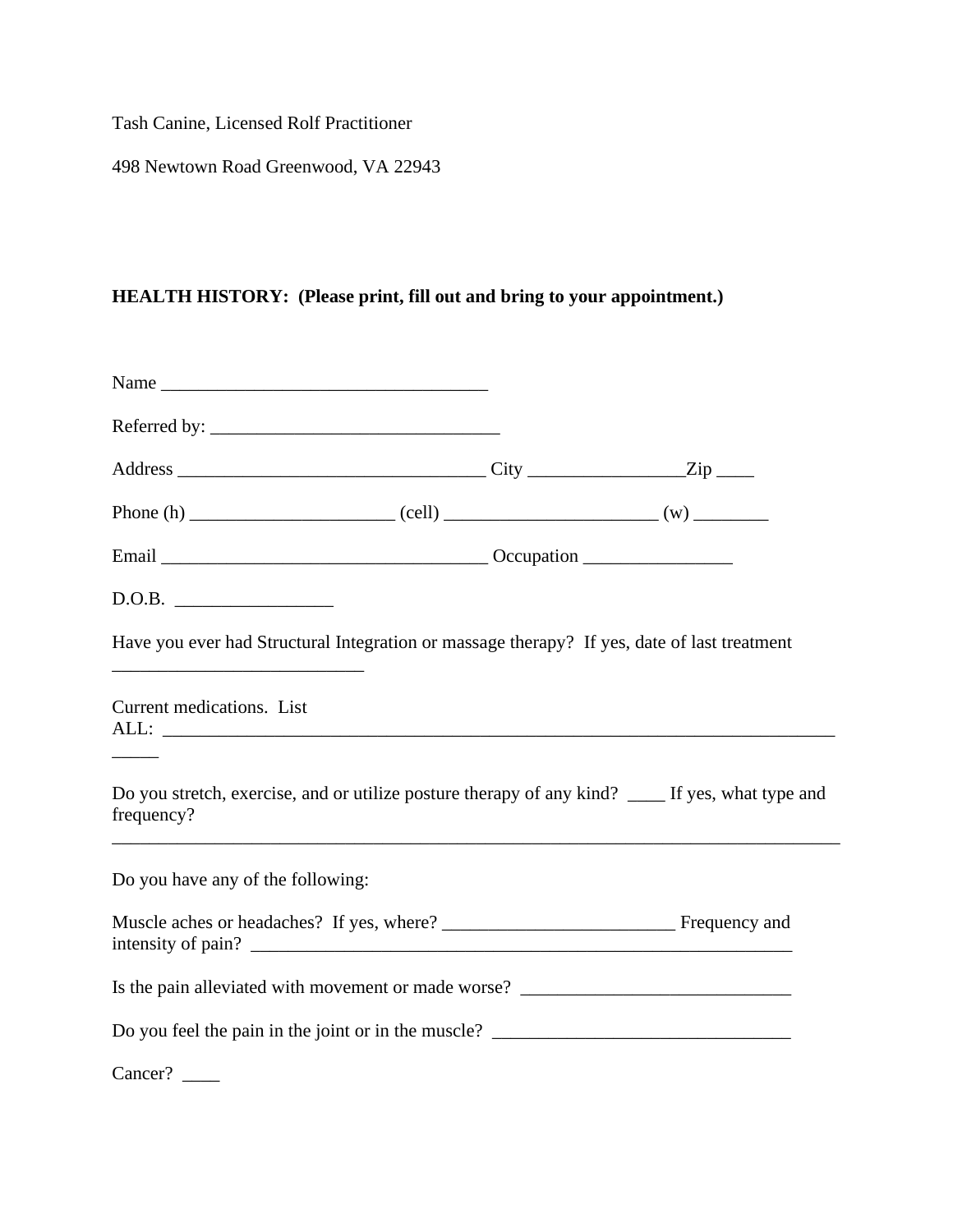| Osteoporosis or osteopenia? _______                                                                                                                                     |
|-------------------------------------------------------------------------------------------------------------------------------------------------------------------------|
| Athlete's Foot? ___                                                                                                                                                     |
| Pregnant? _______                                                                                                                                                       |
| Contagious or infectious disease? __________________________Have you been exposed to a<br>person with COVID-19? Have you been tested for COVID-19? Do you have a fever? |
| Cough? $\_\_$                                                                                                                                                           |
|                                                                                                                                                                         |
| Allergies currently? _____                                                                                                                                              |
| Do you have any open sores or skin infections?                                                                                                                          |
| Phlebitis?                                                                                                                                                              |
| High blood pressure?                                                                                                                                                    |
|                                                                                                                                                                         |
| Currently pregnant?                                                                                                                                                     |
| Circulatory problems or cardiac problems?                                                                                                                               |
| Any other health problem, please describe:                                                                                                                              |

Please state your over arching goal, how often you plan to make appointments, and what you hope to accomplish through your sessions:

\_\_\_\_\_\_\_\_\_\_\_\_\_\_\_\_\_\_\_\_\_\_\_\_\_\_\_\_\_\_\_\_\_\_\_\_\_\_\_\_\_\_\_\_\_\_\_\_\_\_\_\_\_\_\_\_\_\_\_\_\_\_\_\_\_\_\_\_\_\_\_\_\_\_\_\_\_\_

**CANCELLATION/RESCHEDULE POLICY**: *We absolutely appreciate your business however due to the large amount of time that must be blocked out for each appointment, the full fee will be charged for appointments or cancellations with less than 48 hour notice. Please do not come in if you are ill. We reserve the right to refuse treatment if visible signs of illness are present at any time during an appointment.*

*Contract for Care:* I certify that the above information is true and accurate to the best of my knowledge, and I agree to keep my appointments in a timely manner. I agree to pay for cancellations, reschedules, or no-shows with less than 48- hour notice. I forever release all liability for myself, executors and heirs Back In Balance, Nitasha Canine, and her associates,